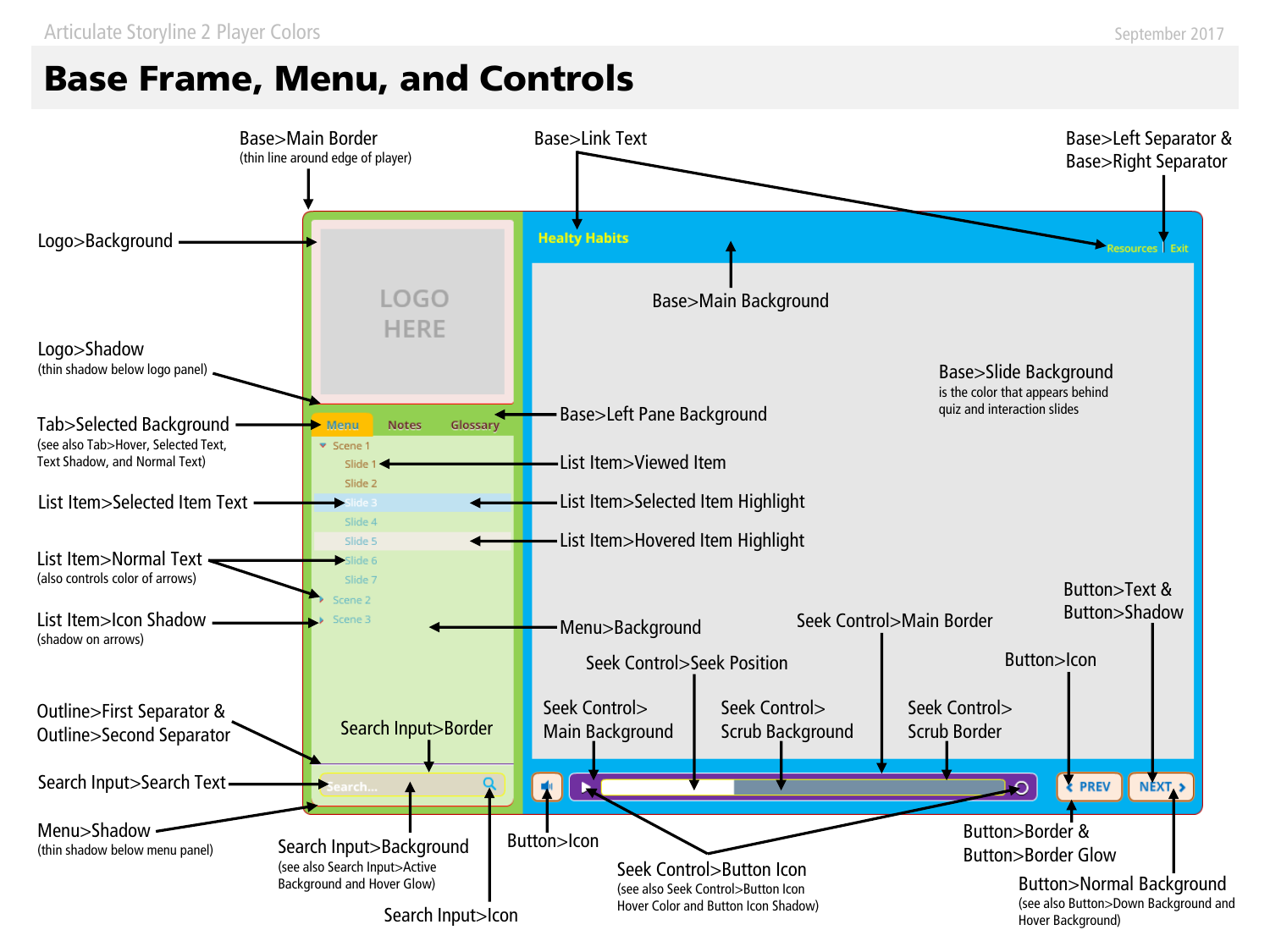Articulate Storyline 2 Player Colors

# **Scrollbars\***

### \*Scrollbars are always gray in HTML5 output.



### Popups (resume prompt, time limit message, invalid answer, etc.)



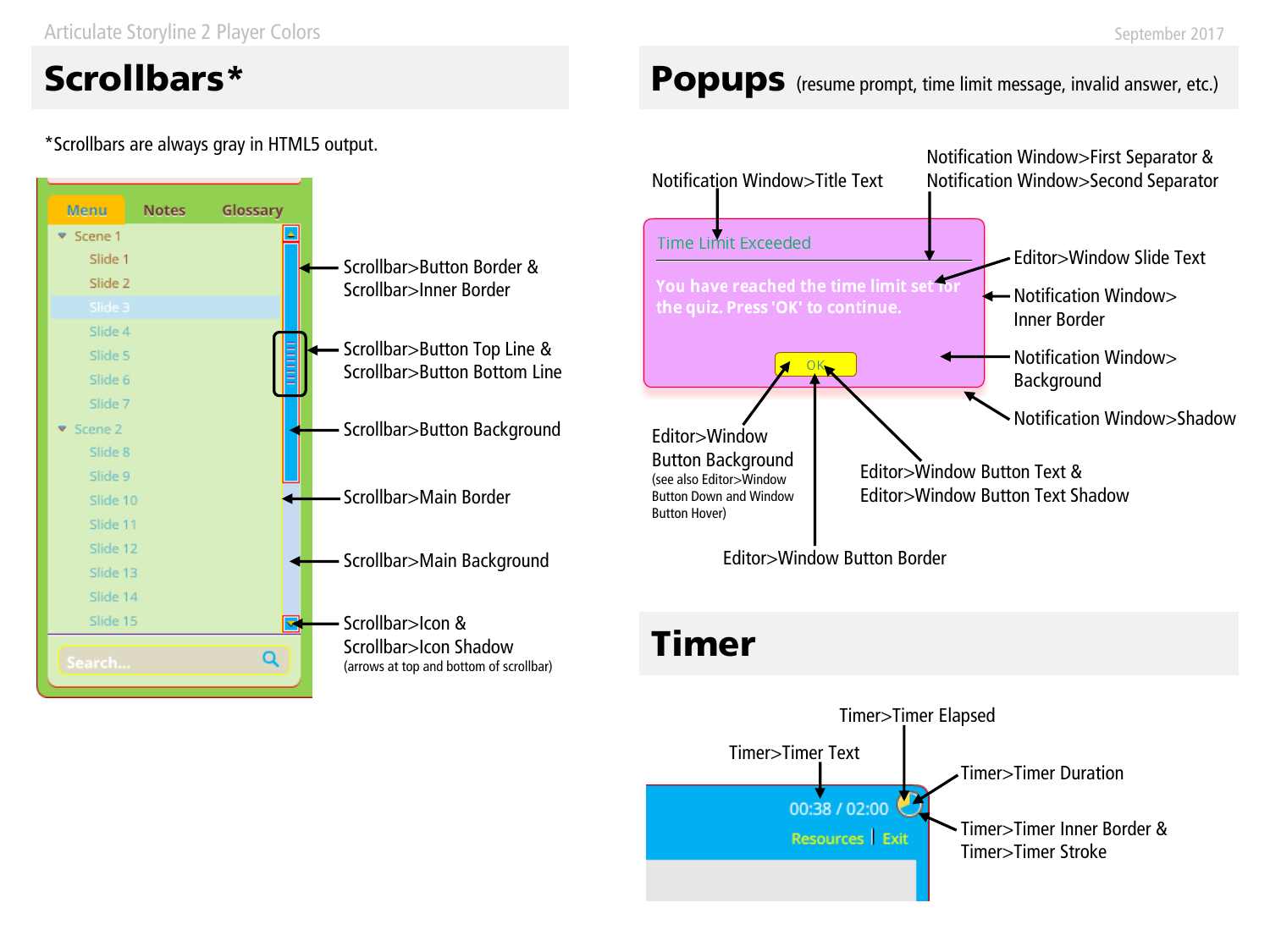Articulate Storyline 2 Player Colors

# **Search Filter**



## **Resources**